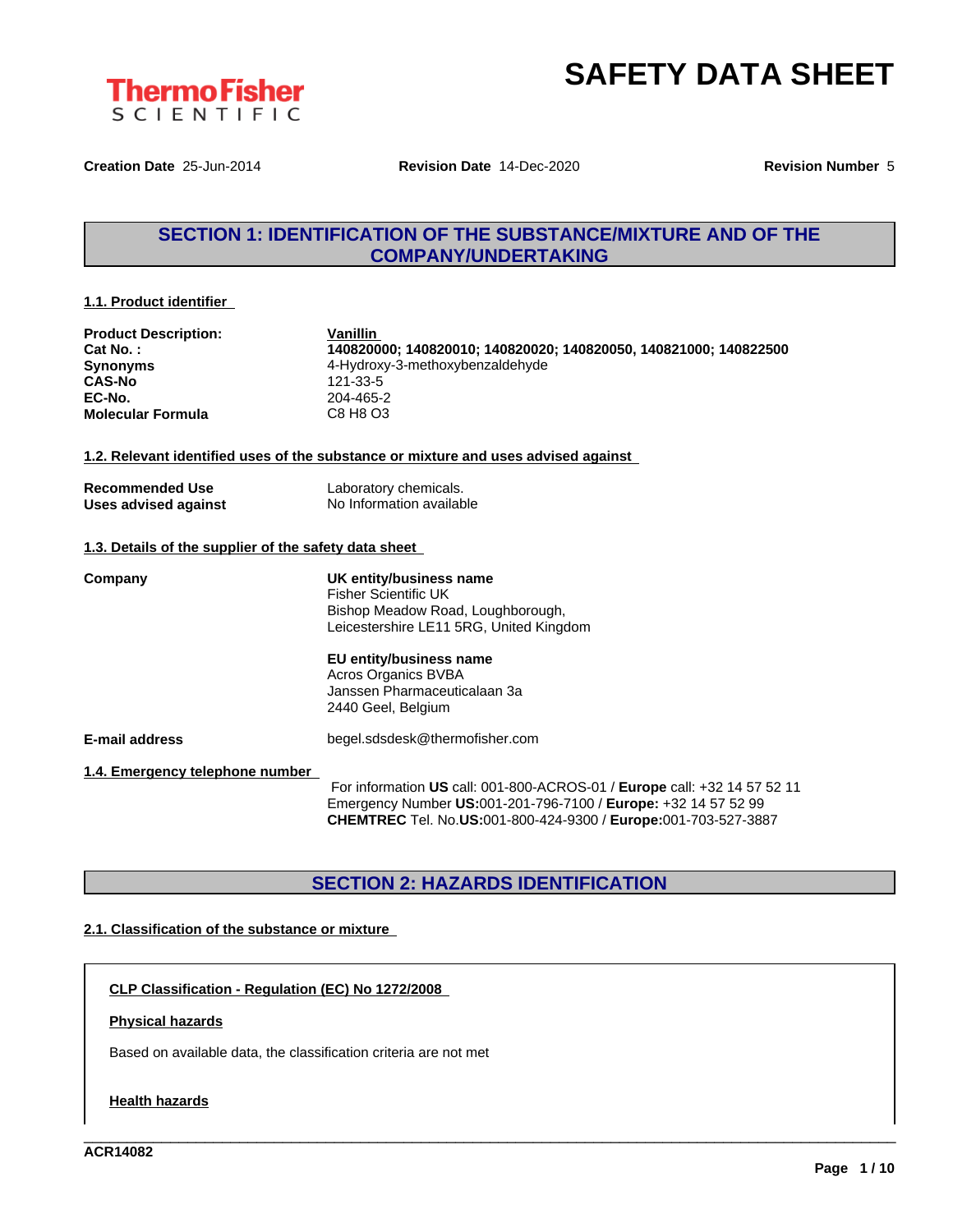\_\_\_\_\_\_\_\_\_\_\_\_\_\_\_\_\_\_\_\_\_\_\_\_\_\_\_\_\_\_\_\_\_\_\_\_\_\_\_\_\_\_\_\_\_\_\_\_\_\_\_\_\_\_\_\_\_\_\_\_\_\_\_\_\_\_\_\_\_\_\_\_\_\_\_\_\_\_\_\_\_\_\_\_\_\_\_\_\_\_\_\_\_\_ **Vanillin Revision Date** 14-Dec-2020

Serious Eye Damage/Eye Irritation Category 2 (H319)

**Environmental hazards**

Based on available data, the classification criteria are not met

*Full text of Hazard Statements: see section 16*

# **2.2. Label elements**



**Signal Word Warning**

### **Hazard Statements**

H319 - Causes serious eye irritation May form combustible dust concentrations in air

### **Precautionary Statements**

P280 - Wear protective gloves/protective clothing/eye protection/face protection P305 + P351 + P338 - IF IN EYES: Rinse cautiously with water for several minutes. Remove contact lenses, if present and easy to do. Continue rinsing

# **2.3. Other hazards**

Substance is not considered persistent, bioaccumulative and toxic (PBT) / very persistent and very bioaccumulative (vPvB)

May form explosible dust-air mixture if dispersed

# **SECTION 3: COMPOSITION/INFORMATION ON INGREDIENTS**

# **3.1. Substances**

| <b>Component</b> | <b>CAS-No</b> | EC-No.            | Weight % | CLP Classification - Regulation (EC) No<br>1272/2008 |
|------------------|---------------|-------------------|----------|------------------------------------------------------|
| Vanillin         | 121-33-5      | EEC No. 204-465-2 | >95      | Eve Irrit, 2 (H319)                                  |

*Full text of Hazard Statements: see section 16*

# **SECTION 4: FIRST AID MEASURES**

# **4.1. Description of first aid measures**

**Eye Contact** Rinse immediately with plenty of water, also under the eyelids, for at least 15 minutes. Get medical attention.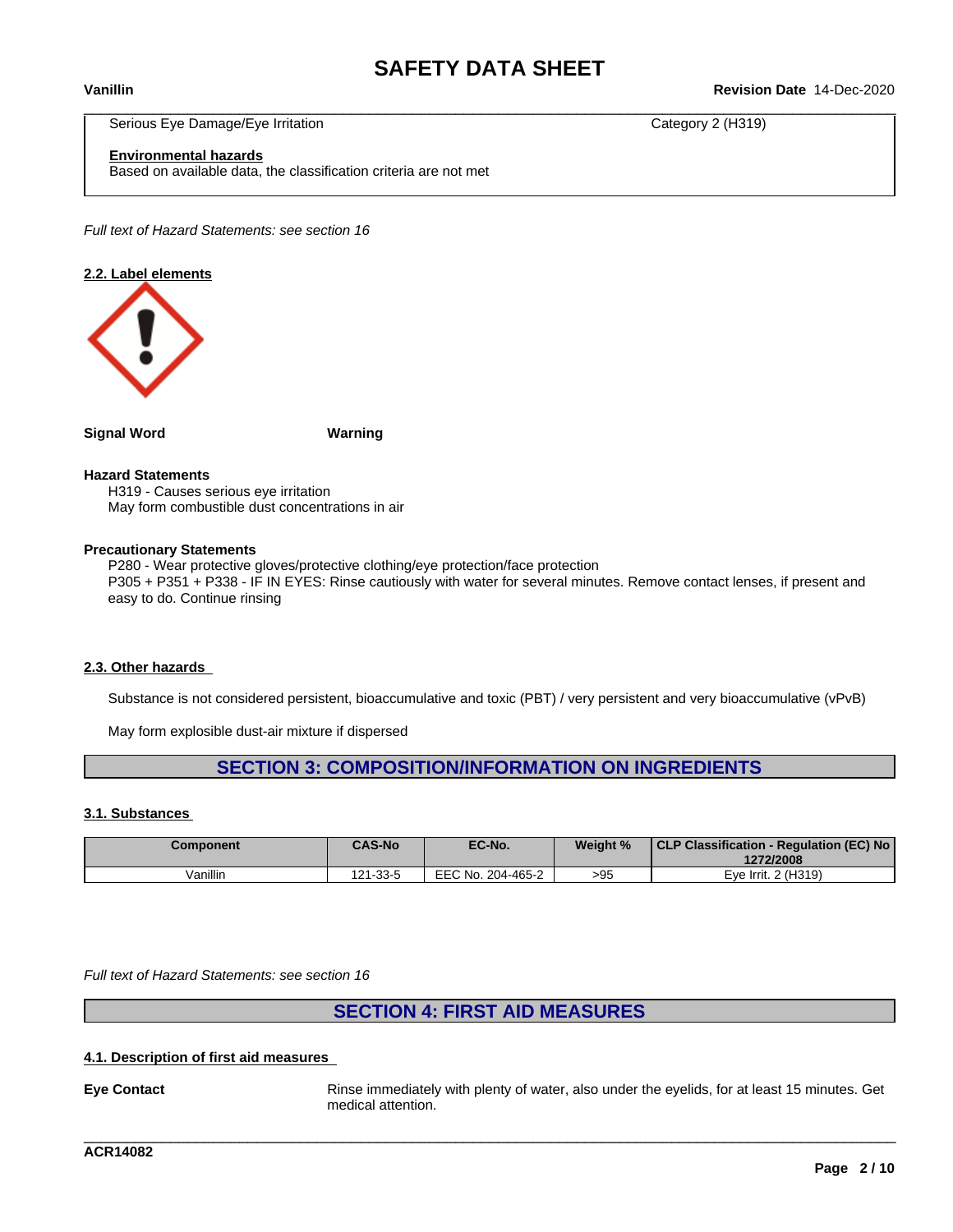| <b>Skin Contact</b>                                              | Wash off immediately with plenty of water for at least 15 minutes. Get medical attention if<br>symptoms occur.                                      |
|------------------------------------------------------------------|-----------------------------------------------------------------------------------------------------------------------------------------------------|
| <b>Ingestion</b>                                                 | Do NOT induce vomiting. Get medical attention.                                                                                                      |
| <b>Inhalation</b>                                                | Remove to fresh air. Get medical attention if symptoms occur. If not breathing, give artificial<br>respiration.                                     |
| Self-Protection of the First Aider                               | Ensure that medical personnel are aware of the material(s) involved, take precautions to<br>protect themselves and prevent spread of contamination. |
| 4.2. Most important symptoms and effects, both acute and delayed |                                                                                                                                                     |

No information available.

# **4.3. Indication of any immediate medical attention and special treatment needed**

**Notes to Physician** Treat symptomatically.

**SECTION 5: FIREFIGHTING MEASURES**

# **5.1. Extinguishing media**

# **Suitable Extinguishing Media**

Water spray, carbon dioxide (CO2), dry chemical, alcohol-resistant foam.

**Extinguishing media which must not be used for safety reasons** No information available.

# **5.2. Special hazards arising from the substance or mixture**

Fine dust dispersed in air may ignite. Dust can form an explosive mixture with air. Thermal decomposition can lead to release of irritating gases and vapors. Keep product and empty container away from heat and sources of ignition.

# **Hazardous Combustion Products**

Carbon monoxide (CO), Carbon dioxide (CO2).

# **5.3. Advice for firefighters**

As in any fire, wear self-contained breathing apparatus pressure-demand, MSHA/NIOSH (approved or equivalent) and full protective gear.

# **SECTION 6: ACCIDENTAL RELEASE MEASURES**

# **6.1. Personal precautions, protective equipment and emergency procedures**

Use personal protective equipment as required. Ensure adequate ventilation. Avoid dust formation. Avoid contact with skin, eyes or clothing.

# **6.2. Environmental precautions**

Avoid release to the environment. See Section 12 for additional Ecological Information. Do not flush into surface water or sanitary sewer system.

\_\_\_\_\_\_\_\_\_\_\_\_\_\_\_\_\_\_\_\_\_\_\_\_\_\_\_\_\_\_\_\_\_\_\_\_\_\_\_\_\_\_\_\_\_\_\_\_\_\_\_\_\_\_\_\_\_\_\_\_\_\_\_\_\_\_\_\_\_\_\_\_\_\_\_\_\_\_\_\_\_\_\_\_\_\_\_\_\_\_\_\_\_\_

# **6.3. Methods and material for containment and cleaning up**

Sweep up and shovel into suitable containers for disposal. Avoid dust formation.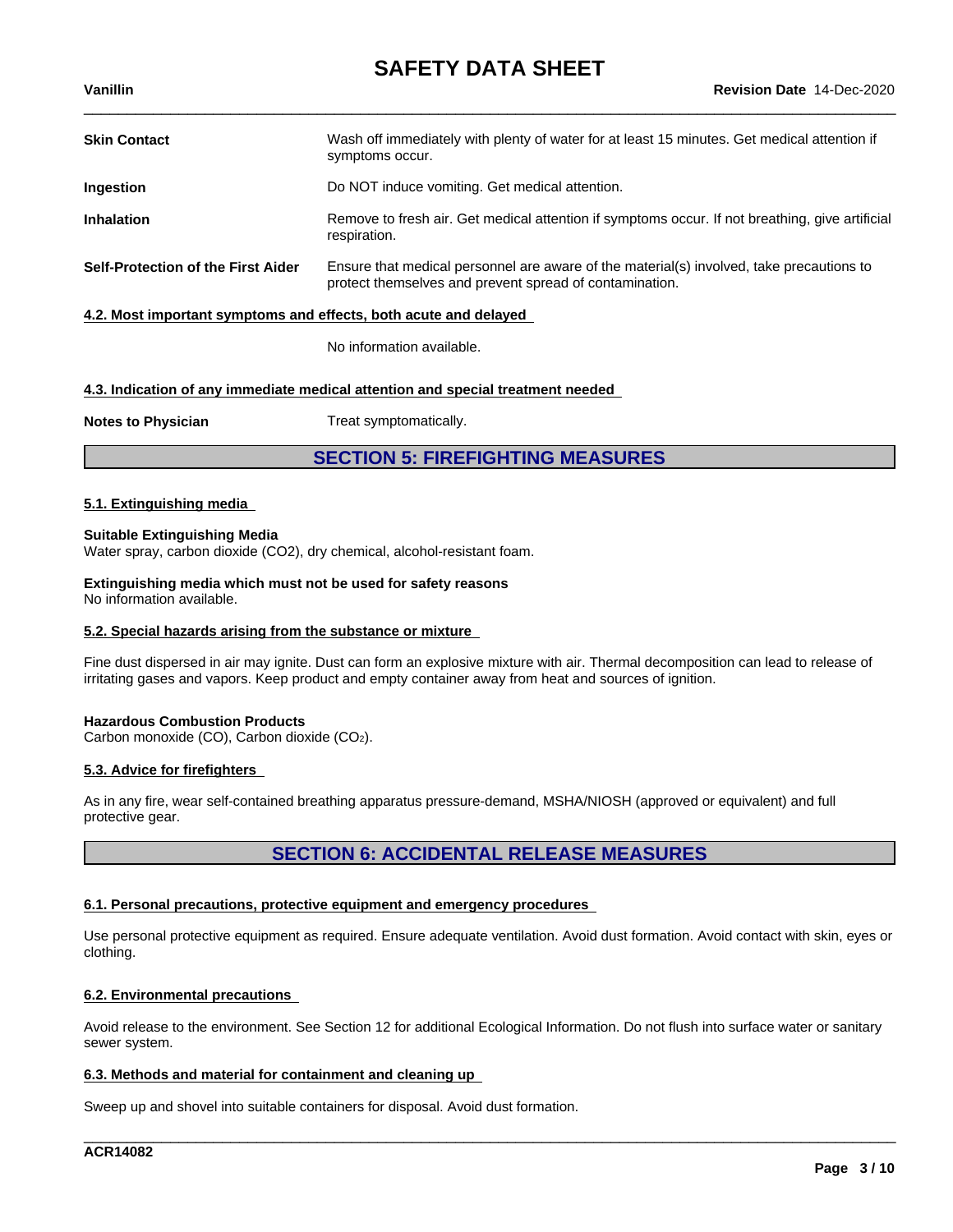# **6.4. Reference to other sections**

Refer to protective measures listed in Sections 8 and 13.

# **SECTION 7: HANDLING AND STORAGE**

### **7.1. Precautions for safe handling**

Wear personal protective equipment/face protection. Ensure adequate ventilation. Avoid dust formation. Avoid contact with skin, eyes or clothing. Avoid ingestion and inhalation.

### **Hygiene Measures**

Handle in accordance with good industrial hygiene and safety practice. Keep away from food, drink and animal feeding stuffs. Do not eat, drink or smoke when using this product. Remove and wash contaminated clothing and gloves, including the inside, before re-use. Wash hands before breaks and after work.

### **7.2. Conditions for safe storage, including any incompatibilities**

Keep in a dry, cool and well-ventilated place. Keep container tightly closed. Store under an inert atmosphere. Protect from light.

### **Technical Rules for Hazardous Substances (TRGS) 510 Storage Class (LGK) (Germany)** Class 11

# **7.3. Specific end use(s)**

Use in laboratories

# **SECTION 8: EXPOSURE CONTROLS/PERSONAL PROTECTION**

### **8.1. Control parameters**

**Exposure limits** List source(s):

### **Biological limit values**

This product, as supplied, does not contain any hazardous materials with biological limits established by the region specific regulatory bodies

### **Monitoring methods**

BS EN 14042:2003 Title Identifier: Workplace atmospheres. Guide for the application and use of procedures for the assessment of exposure to chemical and biological agents.

MDHS14/3 General methods for sampling and gravimetric analysis of respirable and inhalable dust

# **Derived No Effect Level (DNEL)** No information available

| Route of exposure | Acute effects (local) | <b>Acute effects</b><br>(systemic) | <b>Chronic effects</b><br>(local) | <b>Chronic effects</b><br>(systemic) |
|-------------------|-----------------------|------------------------------------|-----------------------------------|--------------------------------------|
| Oral              |                       |                                    |                                   |                                      |
| Dermal            |                       |                                    |                                   |                                      |
| <b>Inhalation</b> |                       |                                    |                                   |                                      |

\_\_\_\_\_\_\_\_\_\_\_\_\_\_\_\_\_\_\_\_\_\_\_\_\_\_\_\_\_\_\_\_\_\_\_\_\_\_\_\_\_\_\_\_\_\_\_\_\_\_\_\_\_\_\_\_\_\_\_\_\_\_\_\_\_\_\_\_\_\_\_\_\_\_\_\_\_\_\_\_\_\_\_\_\_\_\_\_\_\_\_\_\_\_

**Predicted No Effect Concentration** No information available. **(PNEC)**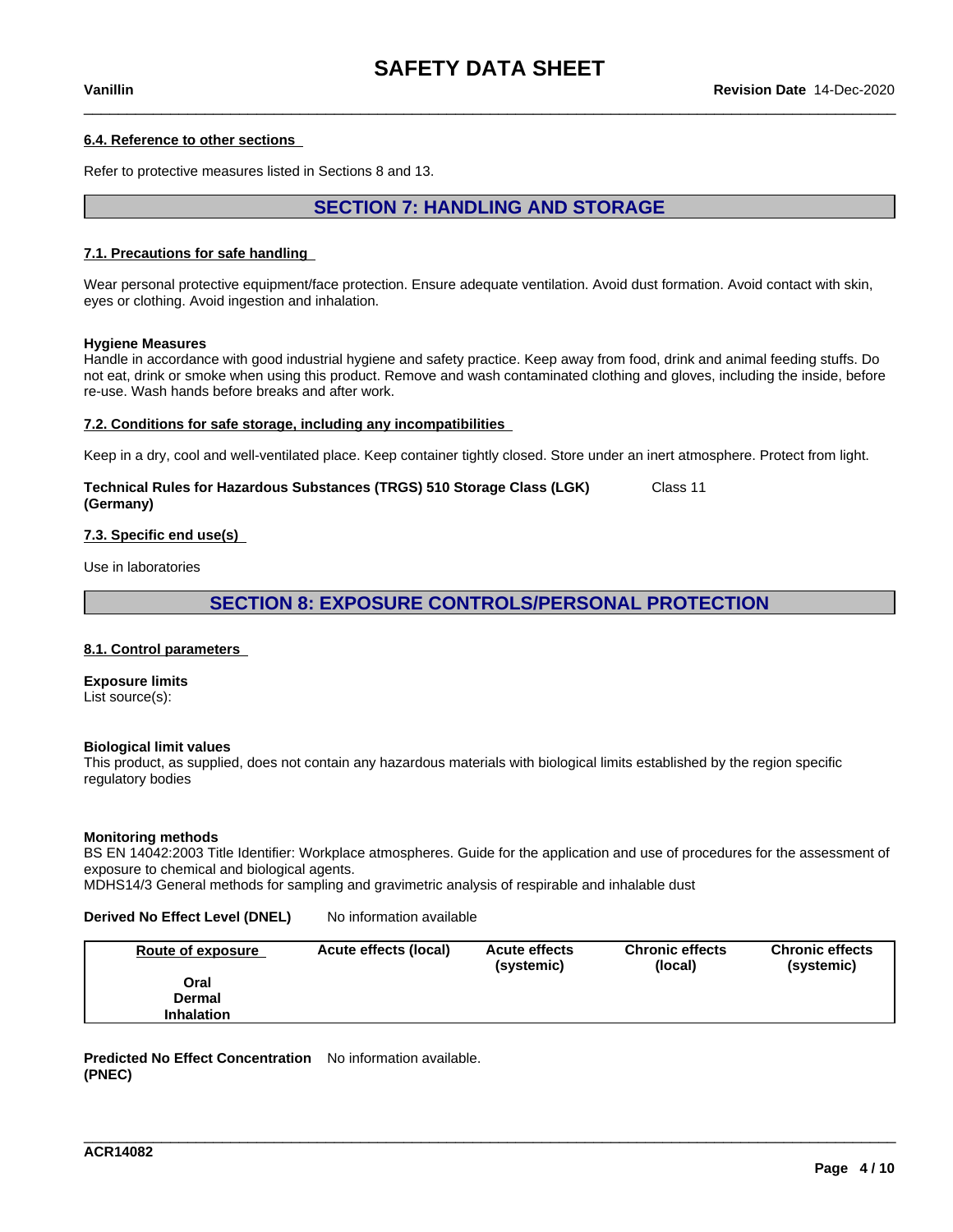### **8.2. Exposure controls**

## **Engineering Measures**

Ensure adequate ventilation, especially in confined areas. Ensure that eyewash stations and safety showers are close to the workstation location.

Wherever possible, engineering control measures such as the isolation or enclosure of the process, the introduction of process or equipment changes to minimise release or contact, and the use of properly designed ventilation systems, should be adopted to control hazardous materials at source

# **Personal protective equipment**

| <b>Eye Protection</b> | Goggles (European standard - EN 166) |
|-----------------------|--------------------------------------|

**Hand Protection** Protective gloves

| Glove material<br>Natural rubber<br>Nitrile rubber<br>Neoprene<br><b>PVC</b> | <b>Breakthrough time Glove thickness</b><br>See manufacturers<br>recommendations | <b>EU standard</b><br><b>EN 374</b> | Glove comments<br>(minimum requirement)                                  |
|------------------------------------------------------------------------------|----------------------------------------------------------------------------------|-------------------------------------|--------------------------------------------------------------------------|
| Skin and body protection                                                     |                                                                                  |                                     | Wear appropriate protective gloves and clothing to prevent skin exposure |

Inspect gloves before use.

Please observe the instructions regarding permeability and breakthrough time which are provided by the supplier of the gloves. (Refer to manufacturer/supplier for information)

Ensure gloves are suitable for the task: Chemical compatability, Dexterity, Operational conditions, User susceptibility, e.g. sensitisation effects, also take into consideration the specific local conditions under which the product is used, such as the danger of cuts, abrasion.

Remove gloves with care avoiding skin contamination.

| When workers are facing concentrations above the exposure limit they must use<br>appropriate certified respirators.<br>To protect the wearer, respiratory protective equipment must be the correct fit and be used<br>and maintained properly                                        |
|--------------------------------------------------------------------------------------------------------------------------------------------------------------------------------------------------------------------------------------------------------------------------------------|
| Use a NIOSH/MSHA or European Standard EN 136 approved respirator if exposure limits<br>are exceeded or if irritation or other symptoms are experienced<br><b>Recommended Filter type:</b> Particulates filter conforming to EN 143                                                   |
| Use a NIOSH/MSHA or European Standard EN 149:2001 approved respirator if exposure<br>limits are exceeded or if irritation or other symptoms are experienced.<br>Recommended half mask:- Particle filtering: EN149:2001<br>When RPE is used a face piece Fit Test should be conducted |
|                                                                                                                                                                                                                                                                                      |

**Environmental exposure controls** Prevent product from entering drains.

# **SECTION 9: PHYSICAL AND CHEMICAL PROPERTIES**

\_\_\_\_\_\_\_\_\_\_\_\_\_\_\_\_\_\_\_\_\_\_\_\_\_\_\_\_\_\_\_\_\_\_\_\_\_\_\_\_\_\_\_\_\_\_\_\_\_\_\_\_\_\_\_\_\_\_\_\_\_\_\_\_\_\_\_\_\_\_\_\_\_\_\_\_\_\_\_\_\_\_\_\_\_\_\_\_\_\_\_\_\_\_

### **9.1. Information on basic physical and chemical properties**

| <b>Physical State</b>                                                                                                                                                                                                     | Powder Solid                                                                                                                                                                        |                     |
|---------------------------------------------------------------------------------------------------------------------------------------------------------------------------------------------------------------------------|-------------------------------------------------------------------------------------------------------------------------------------------------------------------------------------|---------------------|
| Appearance<br>Odor<br><b>Odor Threshold</b><br><b>Melting Point/Range</b><br><b>Softening Point</b><br><b>Boiling Point/Range</b><br><b>Flammability (liquid)</b><br>Flammability (solid, qas)<br><b>Explosion Limits</b> | Off-white<br>sweet<br>No data available<br>81 - 84 °C / 177.8 - 183.2 °F<br>No data available<br>170 °C / 338 °F<br>Not applicable<br>No information available<br>No data available | $@15$ mmHg<br>Solid |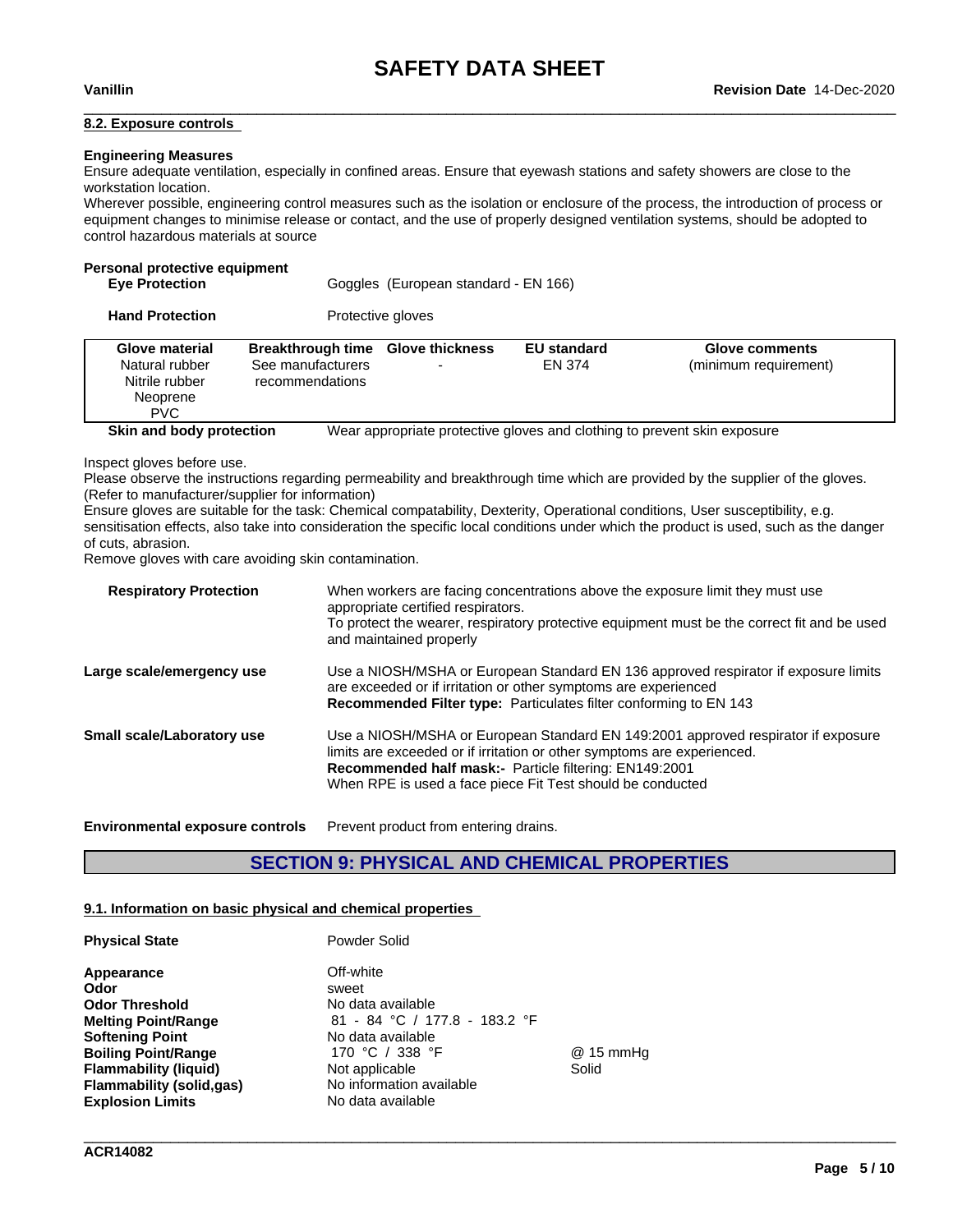# **SAFETY DATA SHEET**<br>Revision Date 14-Dec-2020

| Vanillin                                       |                          | <b>Revision Date 14-Dec-2020</b>         |
|------------------------------------------------|--------------------------|------------------------------------------|
| <b>Flash Point</b>                             | 147 °C / 296.6 °F        | <b>Method -</b> No information available |
| <b>Autoignition Temperature</b>                | >400 °C / >752 °F        |                                          |
| <b>Decomposition Temperature</b>               | No data available        |                                          |
| рH                                             | 4.3                      | 10 g/L $(20^{\circ}C)$                   |
| <b>Viscosity</b>                               | Not applicable           | Solid                                    |
| <b>Water Solubility</b>                        | 10 g/L $(25^{\circ}C)$   |                                          |
| Solubility in other solvents                   | No information available |                                          |
| <b>Partition Coefficient (n-octanol/water)</b> |                          |                                          |
| <b>Component</b>                               | log Pow                  |                                          |
| Vanillin                                       | 1.23                     |                                          |
| <b>Vapor Pressure</b>                          | No data available        |                                          |
| Density / Specific Gravity                     |                          |                                          |
| <b>Bulk Density</b>                            | No data available        |                                          |
| <b>Vapor Density</b>                           | Not applicable           | Solid                                    |
| <b>Particle characteristics</b>                | No data available        |                                          |
| 9.2. Other information                         |                          |                                          |
| <b>Molecular Formula</b>                       | C8 H8 O3                 |                                          |
| <b>Molecular Weight</b>                        | 152.15                   |                                          |
| <b>Evaporation Rate</b>                        | Not applicable - Solid   |                                          |

# **SECTION 10: STABILITY AND REACTIVITY**

| 10.1. Reactivity                                              | None known, based on information available                                                                   |
|---------------------------------------------------------------|--------------------------------------------------------------------------------------------------------------|
| 10.2. Chemical stability                                      | Air sensitive, Light sensitive.                                                                              |
| 10.3. Possibility of hazardous reactions                      |                                                                                                              |
| <b>Hazardous Polymerization</b><br><b>Hazardous Reactions</b> | Hazardous polymerization does not occur.<br>No information available.                                        |
| 10.4. Conditions to avoid                                     | Avoid dust formation. Incompatible products. Heat, flames and sparks. Exposure to air.<br>Exposure to light. |
| 10.5. Incompatible materials                                  | Strong oxidizing agents. Strong bases. Alkaline. Reducing Agent.                                             |

**10.6. Hazardous decomposition products**

Carbon monoxide (CO). Carbon dioxide (CO2).

# **SECTION 11: TOXICOLOGICAL INFORMATION**

\_\_\_\_\_\_\_\_\_\_\_\_\_\_\_\_\_\_\_\_\_\_\_\_\_\_\_\_\_\_\_\_\_\_\_\_\_\_\_\_\_\_\_\_\_\_\_\_\_\_\_\_\_\_\_\_\_\_\_\_\_\_\_\_\_\_\_\_\_\_\_\_\_\_\_\_\_\_\_\_\_\_\_\_\_\_\_\_\_\_\_\_\_\_

# **11.1. Information on hazard classes as defined in Regulation (EC) No 1272/2008**

**Product Information**

| (a) acute toxicity; |                                                                  |
|---------------------|------------------------------------------------------------------|
| Oral                | Based on available data, the classification criteria are not met |
| Dermal              | Based on available data, the classification criteria are not met |
| <b>Inhalation</b>   | Based on available data, the classification criteria are not met |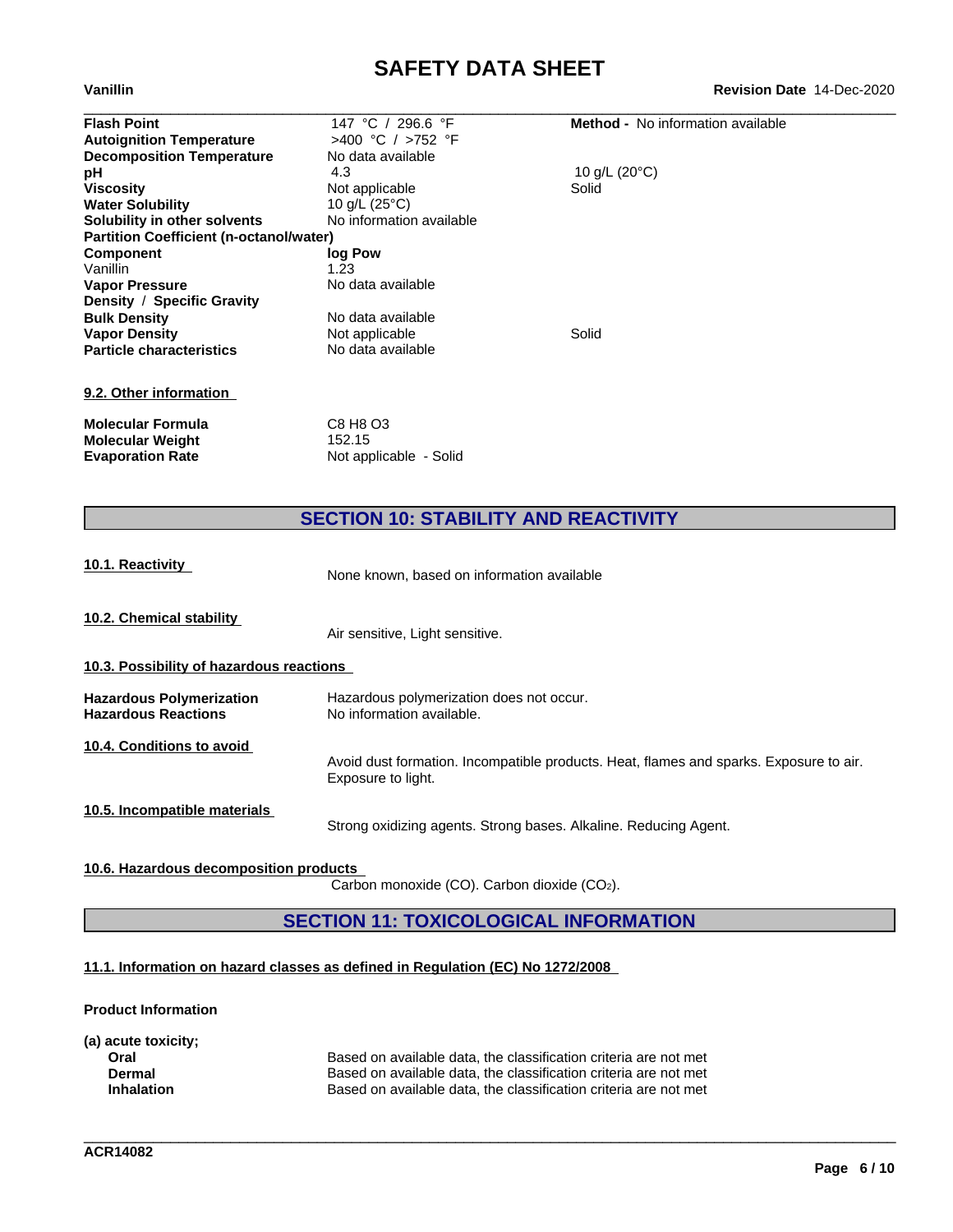# **SAFETY DATA SHEET**<br>Revision Date 14-Dec-2020

# \_\_\_\_\_\_\_\_\_\_\_\_\_\_\_\_\_\_\_\_\_\_\_\_\_\_\_\_\_\_\_\_\_\_\_\_\_\_\_\_\_\_\_\_\_\_\_\_\_\_\_\_\_\_\_\_\_\_\_\_\_\_\_\_\_\_\_\_\_\_\_\_\_\_\_\_\_\_\_\_\_\_\_\_\_\_\_\_\_\_\_\_\_\_ **Vanillin Revision Date** 14-Dec-2020

| Component | ∟D50 Oral                                        | ∟D50 Dermal           | ∟C50 Inhalation |
|-----------|--------------------------------------------------|-----------------------|-----------------|
| Vanillin  | Rat<br>1580 mg/kg<br>$\mathbf{r}$<br>∟טט∟<br>) = | Rabbit)<br>5010 ma/ka |                 |
|           |                                                  |                       |                 |

| (b) skin corrosion/irritation;                                              | No data available                                              |
|-----------------------------------------------------------------------------|----------------------------------------------------------------|
| (c) serious eye damage/irritation;                                          | Category 2                                                     |
| (d) respiratory or skin sensitization;<br><b>Respiratory</b><br><b>Skin</b> | No data available<br>No data available                         |
| (e) germ cell mutagenicity;                                                 | No data available                                              |
| (f) carcinogenicity;                                                        | No data available                                              |
|                                                                             | There are no known carcinogenic chemicals in this product      |
| (g) reproductive toxicity;                                                  | No data available                                              |
| (h) STOT-single exposure;                                                   | No data available                                              |
| (i) STOT-repeated exposure;                                                 | No data available                                              |
| <b>Target Organs</b>                                                        | No information available.                                      |
| (j) aspiration hazard;                                                      | Not applicable<br>Solid                                        |
| <b>Other Adverse Effects</b>                                                | The toxicological properties have not been fully investigated. |
| Symptoms / effects, both acute and No information available.<br>delayed     |                                                                |

# **11.2. Information on other hazards**

| <b>Endocrine Disrupting Properties</b> | Assess endocrine disrupting properties for human health. This product does not contain any |
|----------------------------------------|--------------------------------------------------------------------------------------------|
|                                        | known or suspected endocrine disruptors.                                                   |

# **SECTION 12: ECOLOGICAL INFORMATION**

# **12.1. Toxicity**

Contains a substance which is:. Harmful to aquatic organisms. The product contains following substances which are hazardous for the environment.

| Component | Freshwater Fish                                  | <b>Water Flea</b> | Freshwater Algae |
|-----------|--------------------------------------------------|-------------------|------------------|
| Vanillin  | ` mg/L/96 h<br>LC50: 53<br>88 n.                 |                   |                  |
|           | $\overline{\phantom{a}}$<br>Pimephales promelas) |                   |                  |

| nponent<br>CON. | ---<br>Microtox<br>crotox                          | Factor<br>- IVI |
|-----------------|----------------------------------------------------|-----------------|
| /anillin        | $-0$<br>$\sim$<br>$\Omega$<br>I0 min<br>ma/l<br>51 |                 |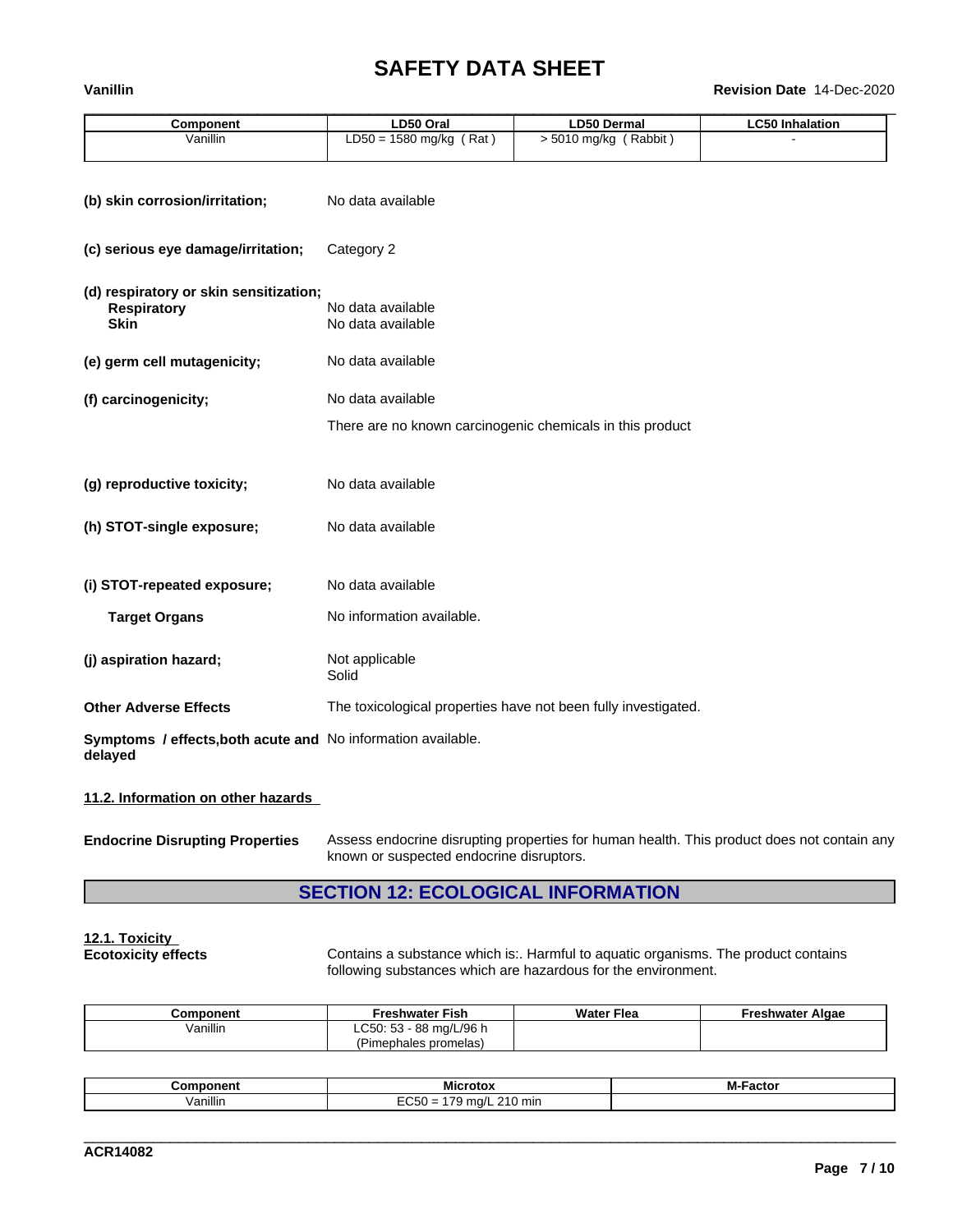| <b>Persistence</b><br>Degradation in sewage<br>treatment plant<br>12.3. Bioaccumulative potential<br>Component<br>Vanillin | Persistence is unlikely.<br>water treatment plants.<br>Bioaccumulation is unlikely<br>log Pow<br>1.23 | Contains substances known to be hazardous to the environment or not degradable in waste<br><b>Bioconcentration factor (BCF)</b><br>No data available |
|----------------------------------------------------------------------------------------------------------------------------|-------------------------------------------------------------------------------------------------------|------------------------------------------------------------------------------------------------------------------------------------------------------|
|                                                                                                                            |                                                                                                       |                                                                                                                                                      |
|                                                                                                                            |                                                                                                       |                                                                                                                                                      |
|                                                                                                                            |                                                                                                       |                                                                                                                                                      |
|                                                                                                                            |                                                                                                       |                                                                                                                                                      |
|                                                                                                                            |                                                                                                       |                                                                                                                                                      |
|                                                                                                                            |                                                                                                       |                                                                                                                                                      |
| 12.4. Mobility in soil                                                                                                     | environment due to its water solubility. Highly mobile in soils                                       | The product is water soluble, and may spread in water systems. Will likely be mobile in the                                                          |
| 12.5. Results of PBT and vPvB<br>assessment                                                                                | and very bioaccumulative (vPvB).                                                                      | Substance is not considered persistent, bioaccumulative and toxic (PBT) / very persistent                                                            |
| 12.6. Endocrine disrupting<br>properties<br><b>Endocrine Disruptor Information</b>                                         | This product does not contain any known or suspected endocrine disruptors                             |                                                                                                                                                      |
| 12.7. Other adverse effects                                                                                                |                                                                                                       |                                                                                                                                                      |
| <b>Persistent Organic Pollutant</b>                                                                                        | This product does not contain any known or suspected substance                                        |                                                                                                                                                      |
| <b>Ozone Depletion Potential</b>                                                                                           | This product does not contain any known or suspected substance                                        |                                                                                                                                                      |
|                                                                                                                            | <b>SECTION 13: DISPOSAL CONSIDERATIONS</b>                                                            |                                                                                                                                                      |

# **13.1. Waste treatment methods**

| <b>Waste from Residues/Unused</b><br><b>Products</b> | Waste is classified as hazardous. Dispose of in accordance with the European Directives<br>on waste and hazardous waste. Dispose of in accordance with local regulations. |
|------------------------------------------------------|---------------------------------------------------------------------------------------------------------------------------------------------------------------------------|
| <b>Contaminated Packaging</b>                        | Dispose of this container to hazardous or special waste collection point.                                                                                                 |
| European Waste Catalogue (EWC)                       | According to the European Waste Catalog, Waste Codes are not product specific, but<br>application specific.                                                               |
| <b>Other Information</b>                             | Do not flush to sewer. Waste codes should be assigned by the user based on the<br>application for which the product was used. Do not empty into drains.                   |

# **SECTION 14: TRANSPORT INFORMATION**

\_\_\_\_\_\_\_\_\_\_\_\_\_\_\_\_\_\_\_\_\_\_\_\_\_\_\_\_\_\_\_\_\_\_\_\_\_\_\_\_\_\_\_\_\_\_\_\_\_\_\_\_\_\_\_\_\_\_\_\_\_\_\_\_\_\_\_\_\_\_\_\_\_\_\_\_\_\_\_\_\_\_\_\_\_\_\_\_\_\_\_\_\_\_

**IMDG/IMO** Not regulated

**14.1. UN number 14.2. UN proper shipping name 14.3. Transport hazard class(es) 14.4. Packing group**

ADR **ADR** Not regulated

**14.1. UN number 14.2. UN proper shipping name 14.3. Transport hazard class(es) 14.4. Packing group**

**IATA** Not regulated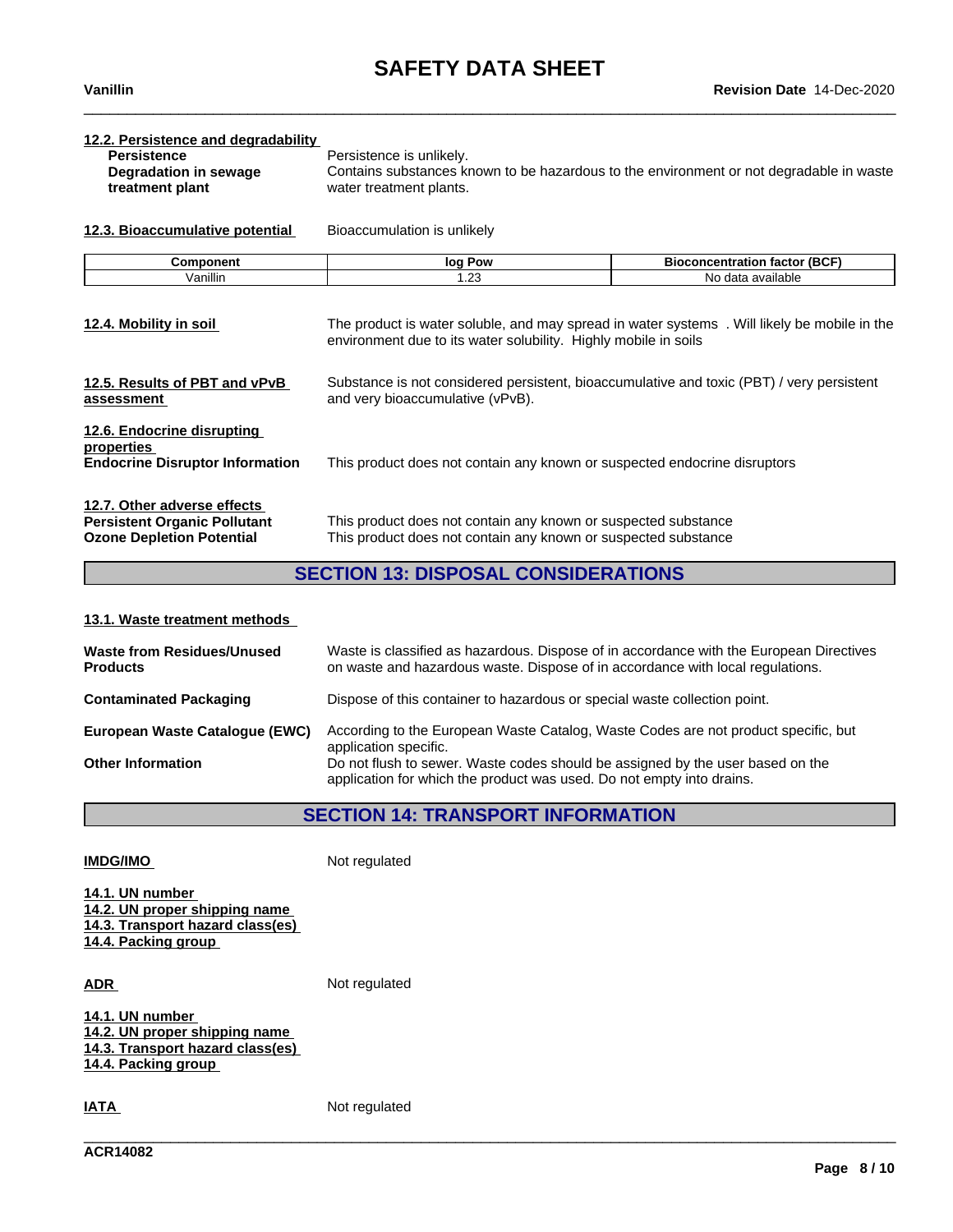# **14.1. UN number 14.2. UN proper shipping name 14.3. Transport hazard class(es) 14.4. Packing group**

| 14.5. Environmental hazards                                      | No hazards identified           |
|------------------------------------------------------------------|---------------------------------|
| 14.6. Special precautions for user                               | No special precautions required |
| 14.7. Maritime transport in bulk<br>according to IMO instruments | Not applicable, packaged goods  |

# **SECTION 15: REGULATORY INFORMATION**

### **15.1. Safety, health and environmental regulations/legislation specific for the substance or mixture**

### **International Inventories**

X = listed, Europe (EINECS/ELINCS/NLP), U.S.A. (TSCA), Canada (DSL/NDSL), Philippines (PICCS), China (IECSC), Japan (ENCS), Australia (AICS), Korea (ECL).

| Component | <b>EINECS</b> | <b>ELINCS</b> | <b>NLP</b> | <b>TSCA</b> | <b>DSL</b> | <b>NDSL</b> | <b>PICCS</b> | <b>ENCS</b> | <b>IECSC</b> | <b>AICS</b> | <b>KECL</b>   |
|-----------|---------------|---------------|------------|-------------|------------|-------------|--------------|-------------|--------------|-------------|---------------|
| /anillin  | 204-465-2     |               |            |             |            |             |              |             |              |             | $-2061$<br>KE |
|           |               |               |            |             |            |             |              |             |              |             |               |

# Regulation (EC) No 649/2012 of the European Parliament and of the Council of 4 July 2012 concerning the export and **import of dangerous chemicals**

Not applicable

### **National Regulations**

**WGK Classification** See table for values

| Component | <br>Water<br>(VwVwS)<br><b>Classification</b><br>Germanv | Class<br>ТΔ-ι<br>∟uft⊹<br>Germany |
|-----------|----------------------------------------------------------|-----------------------------------|
| Vanillin  | <b>WGK1</b>                                              |                                   |

**UK** - Take note of Control of Substances Hazardous to Health Regulations (COSHH) 2002 and 2005 Amendment

# **15.2. Chemical safety assessment**

A Chemical Safety Assessment/Report (CSA/CSR) has not been conducted

# **SECTION 16: OTHER INFORMATION**

### **Full text of H-Statements referred to undersections 2 and 3**

H319 - Causes serious eye irritation

### **Legend**

| <b>CAS</b> - Chemical Abstracts Service                                                                                      | <b>TSCA</b> - United States Toxic Substances Control Act Section 8(b)<br>Inventory |
|------------------------------------------------------------------------------------------------------------------------------|------------------------------------------------------------------------------------|
| EINECS/ELINCS - European Inventory of Existing Commercial Chemical DSL/NDSL - Canadian Domestic Substances List/Non-Domestic |                                                                                    |
| Substances/EU List of Notified Chemical Substances                                                                           | Substances List                                                                    |
| <b>PICCS</b> - Philippines Inventory of Chemicals and Chemical Substances                                                    | <b>ENCS</b> - Japanese Existing and New Chemical Substances                        |
| <b>IECSC</b> - Chinese Inventory of Existing Chemical Substances                                                             | <b>AICS</b> - Australian Inventory of Chemical Substances                          |
| <b>KECL</b> - Korean Existing and Evaluated Chemical Substances                                                              | <b>NZIoC</b> - New Zealand Inventory of Chemicals                                  |